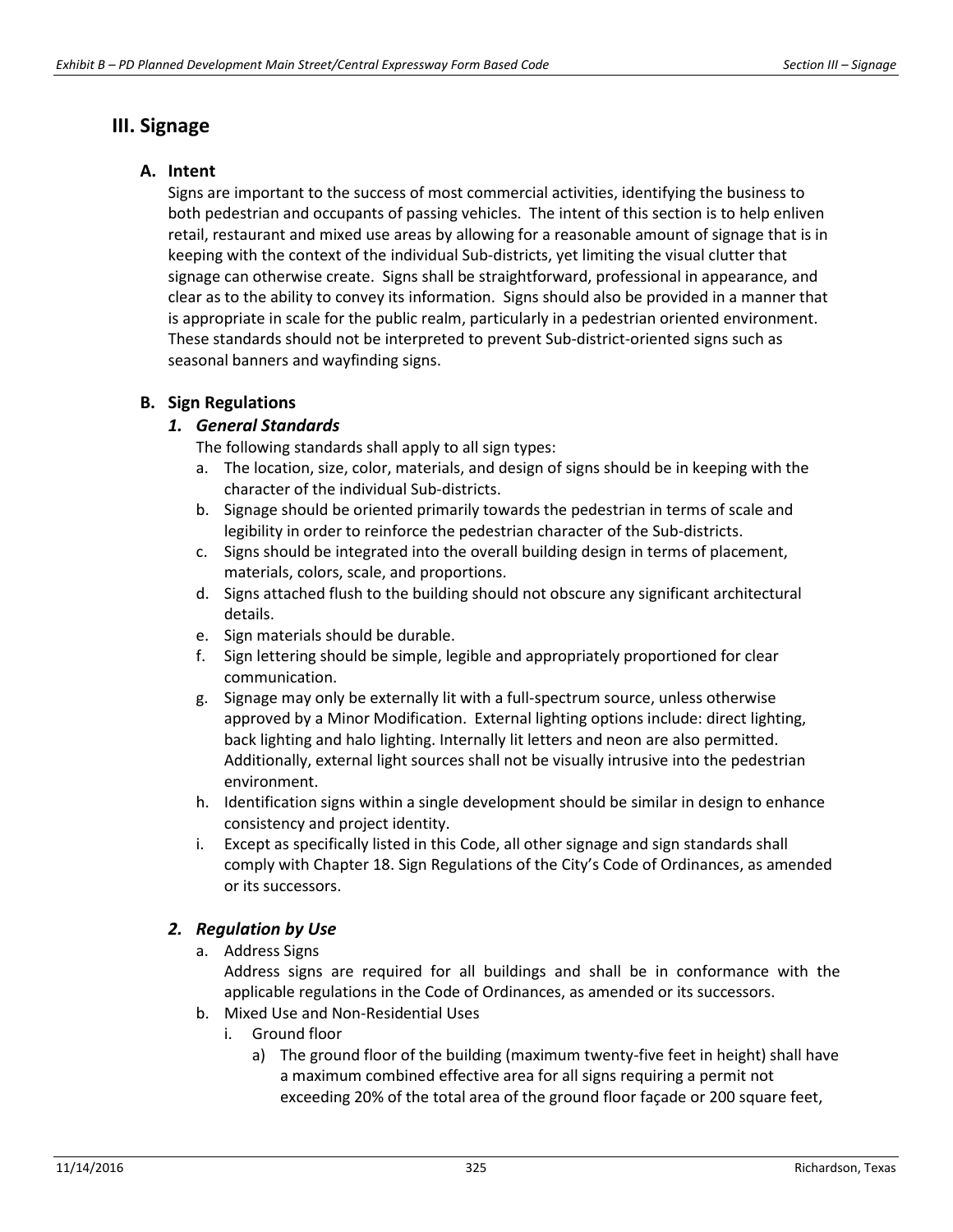whichever is less. For multi-tenant buildings, the effective area for all signs for each tenant shall not exceed 20% of the total area for the tenant's portion of the façade.

- b) Signs may be placed on each exterior façade, subject to the 20% limit per façade required in a). of this Subsection.
- c) The total sign area may be divided into any combination of individual signs as allowed in Subsection III.E., Permitted Signs.
- ii. Upper story floors
	- a) The area above the ground floor shall have a maximum combined effective area for all signs requiring a permit not exceeding 5% of the total area of each façade above the ground floor.
	- b) Signs may be placed on each exterior façade, subject to the 5% limit per façade as provided in a) above.
	- c) The total sign area above the ground floor may be divided into any combination of individual signs as allowed in Subsection III.E., Permitted Signs.
	- d) If a ground floor use occupies one or more floors above the ground floor, that section of the façade above the ground floor is eligible for signage not to exceed 5% of the total area of the tenant's portion of the façade above the ground floor.
- iii. Monument signs shall be limited to one per lot street frontage as allowed in Subsection III.E., Permitted Signs, for properties with frontage along the streets listed below:
	- a) Belt Line Road/Main Street within the Central Place Sub-district;
	- b) Central Expressway frontage road within the Central Place, Interurban and Gateway Commercial Sub-districts;
	- c) West Spring Valley Road within the Gateway Commercial, Creative Corporate and Railside Sub-districts;
	- d) Centennial Boulevard within the Centennial Green Sub-district;
	- e) Greenville Avenue (South of Centennial Boulevard) within the Centennial Green Sub-district;
	- f) Buckingham Road within the Centennial Green and Creative Corporate Subdistricts;
	- g) Sherman Street within the Creative Corporate Sub-district;
	- h) Prestonwood Drive within the Creative Corporate Sub-district; and
	- i) TI Boulevard within the Creative Corporate Sub-district.
- iv. For properties with street frontage along Central Expressway frontage road, pole signs shall be allowed in accordance with Chapter 18. Sign Regulations of the City's Code of Ordinances, as amended or its successors for retail and commercial zoning districts.
- c. Multi-family Uses

The following regulations shall apply to buildings used solely for residential purposes. For Mixed Use buildings that include multi-family residential uses, refer to Subsection III.B.2.b. Mixed Use and Non-Residential Uses, above.

- i. The maximum combined effective area of all signs requiring a permit may not exceed 5% of the total area of each façade.
- ii. The total sign area may be divided into any combination of individual signs as allowed in Subsection III.E., Permitted Signs.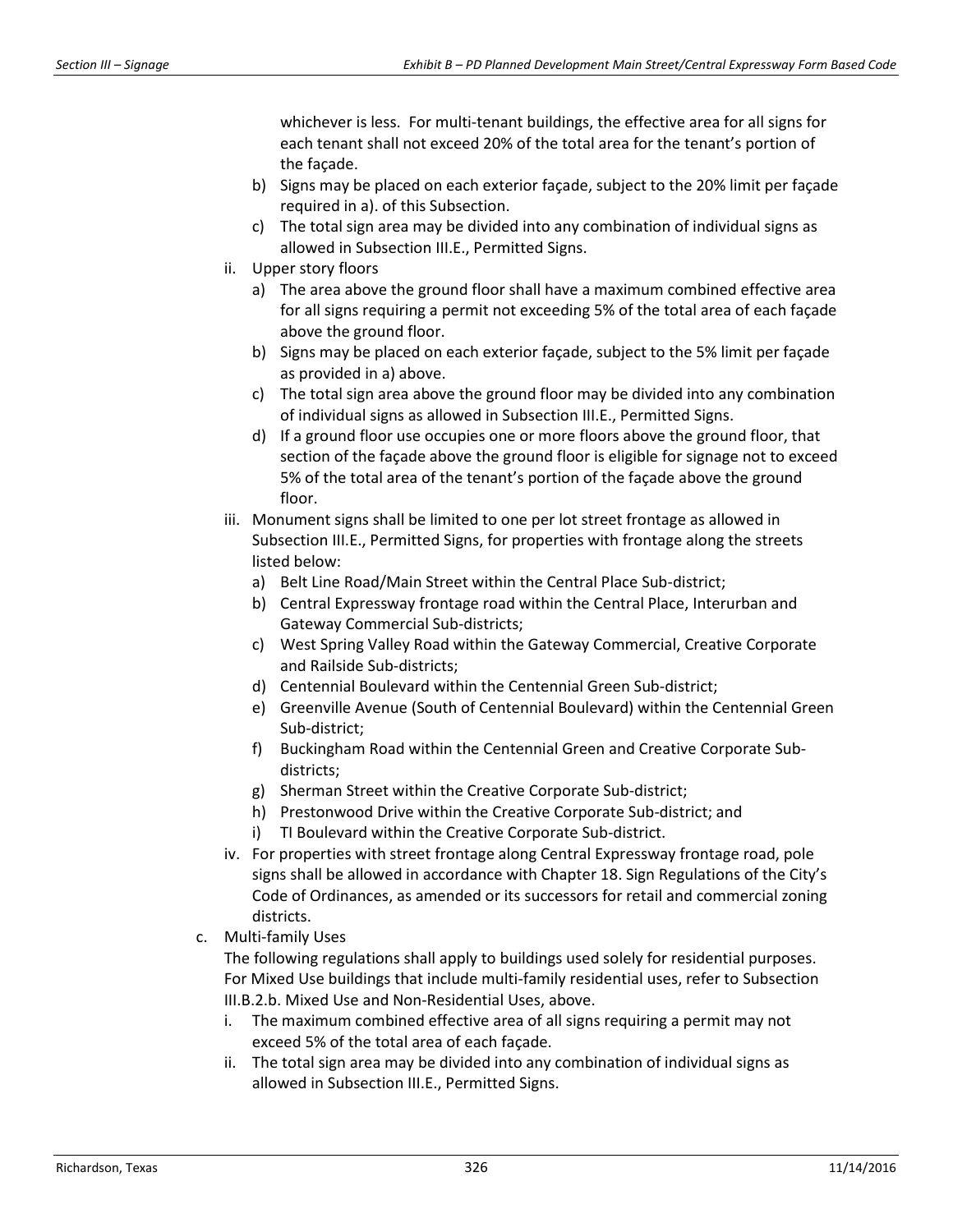- iii. Signs may be placed on each exterior façade, subject to the 5% limit per façade as provided in Subsection III.B.2.c.i., in this subsection.
- iv. Monument signs shall be limited to one per lot street frontage as allowed in Subsection III.E., Permitted Signs, for properties with frontage along the streets listed below:
	- a) Belt Line Road/Main Street within the Central Place Sub-district;
	- b) Central Expressway frontage road within the Central Place, Interurban and Gateway Commercial Sub-districts;
	- c) West Spring Valley Road within the Gateway Commercial, Creative Corporate and Railside Sub-districts;
	- d) Centennial Boulevard within the Centennial Green Sub-district;
	- e) Greenville Avenue (South of Centennial Boulevard) within the Centennial Green Sub-district;
	- f) Buckingham Road within the Centennial Green and Creative Corporate Subdistricts;
	- g) Sherman Street within the Creative Corporate Sub-district;
	- h) Prestonwood Drive within the Creative Corporate Sub-district; and
	- i) TI Boulevard within the Creative Corporate Sub-district.
- d. Single family Detached and Townhome Uses In addition to any required address number signs, only a nameplate is permitted.

### **C. Master Sign Plan**

For sites larger than seven acres, an applicant has the option to establish unique sign standards including size, color, type, design, and location. Such applications shall be reviewed as "Master Sign Plans" by the City Manager or designee and are subject to approval by the City Plan Commission. In evaluating a Master Sign Plan, the City Plan Commission shall consider the extent to which the proposed Master Sign Plan is consistent with the following criteria:

- 1. Promotes consistency among signs within a development thus creating visual harmony between signs, buildings, and other components of the property;
- 2. Enhances the compatibility of signs with the architectural and site design features within a development;
- 3. Encourages signage that is in character with planned and existing uses thus creating a unique sense of place; and
- 4. Encourages multi-tenant commercial uses to develop a unique set of sign regulations in conjunction with development standards.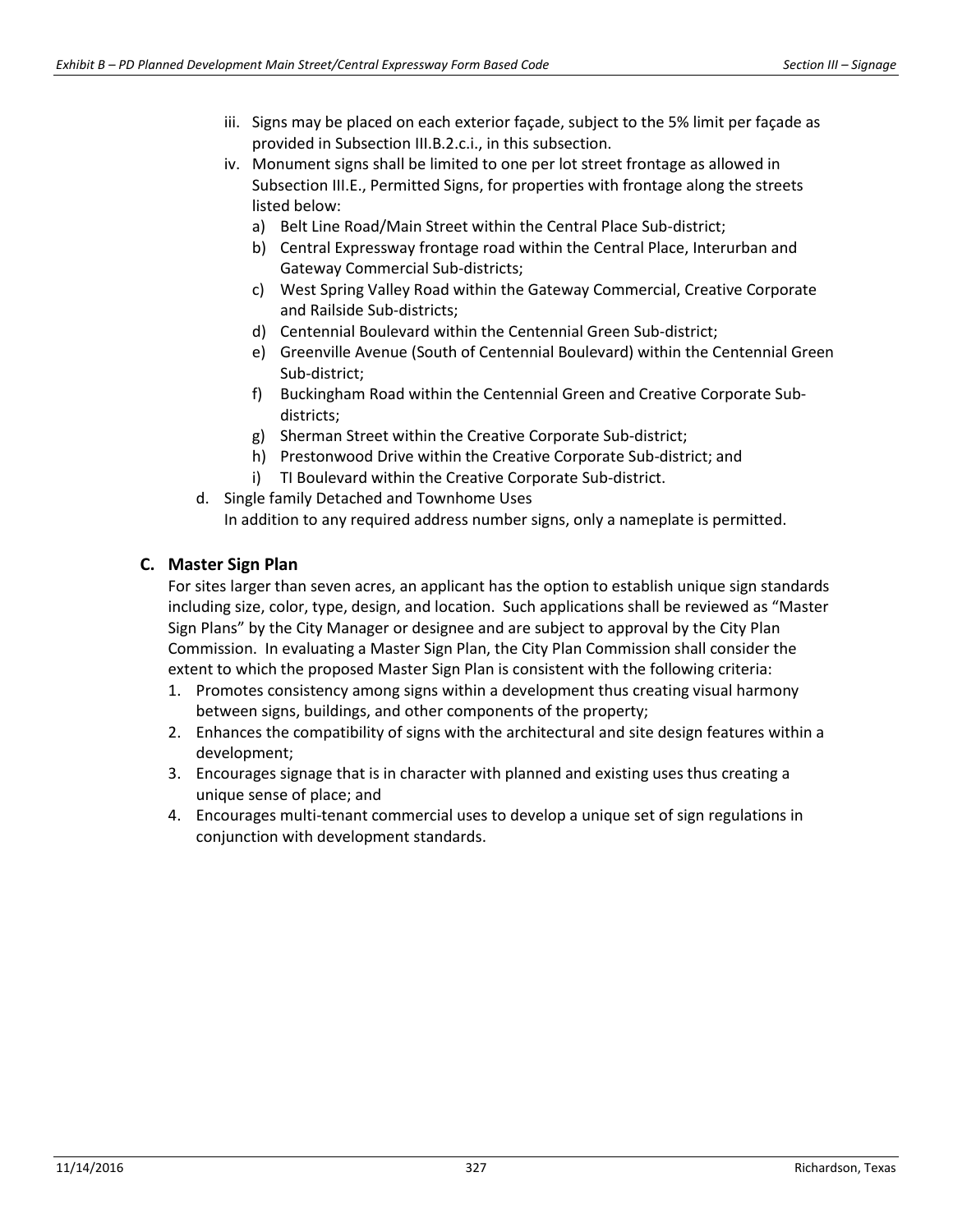#### **D. Prohibited Signs**

- 1. The following signs shall not be allowed:
	- a. Off-premise signs, except that District Identity Signs may be located off premises subject to approval of a Minor Modification;
	- b. Internally-lit box signs (except for building blade signs);
	- c. Flashing, animated or running light signs;
	- d. Pole signs, except where allowed along Central Expressway frontage road as provided in the Code; and
	- e. Hot air balloon shaped and other inflatables.
- 2. Signs shall not be roof-mounted or project above the roof line, except for Building Blade Signs where permitted in the Code.

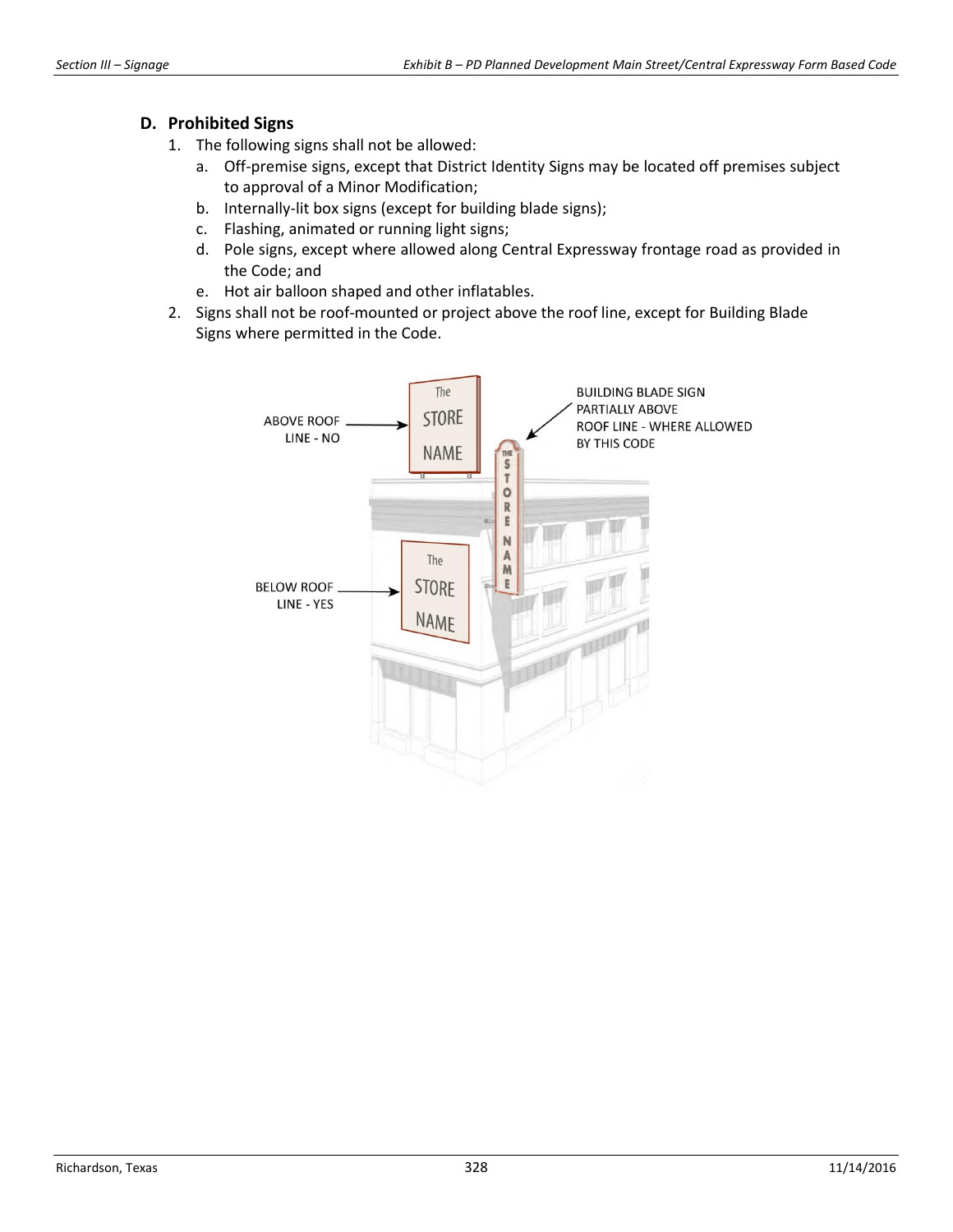# **E. Permitted Signs**

Signage is allowed in accordance with the requirements set forth in the following table.

| <b>Address Sign</b>         |                                                                                                                                                                                                                                                                                                                                                                                                                                                                                                                                                                                                                                                                                                                                                                                                                                                                                                                                                                                                                                                                                                                                                                                                                                                                                                                                                                                                                                                                                                                                |          |              |                                  |                 |  |  |
|-----------------------------|--------------------------------------------------------------------------------------------------------------------------------------------------------------------------------------------------------------------------------------------------------------------------------------------------------------------------------------------------------------------------------------------------------------------------------------------------------------------------------------------------------------------------------------------------------------------------------------------------------------------------------------------------------------------------------------------------------------------------------------------------------------------------------------------------------------------------------------------------------------------------------------------------------------------------------------------------------------------------------------------------------------------------------------------------------------------------------------------------------------------------------------------------------------------------------------------------------------------------------------------------------------------------------------------------------------------------------------------------------------------------------------------------------------------------------------------------------------------------------------------------------------------------------|----------|--------------|----------------------------------|-----------------|--|--|
| Use Type Permitted          | Single Family                                                                                                                                                                                                                                                                                                                                                                                                                                                                                                                                                                                                                                                                                                                                                                                                                                                                                                                                                                                                                                                                                                                                                                                                                                                                                                                                                                                                                                                                                                                  | Townhome | Multi-Family | Mixed Use and<br>Non-Residential | Permit Required |  |  |
|                             | P                                                                                                                                                                                                                                                                                                                                                                                                                                                                                                                                                                                                                                                                                                                                                                                                                                                                                                                                                                                                                                                                                                                                                                                                                                                                                                                                                                                                                                                                                                                              | P        | P            | P                                | No              |  |  |
| Standards                   | Address signs meeting the requirements outlined below shall not require a sign permit prior to<br>installation:<br>Address sign text shall be no larger than twelve inches in height.<br>a.<br>Address signs, including suite numbers, shall be limited to one per entrance.<br>b.<br>Address signs shall be in conformance with the regulations in the Code of Ordinances.<br>c.                                                                                                                                                                                                                                                                                                                                                                                                                                                                                                                                                                                                                                                                                                                                                                                                                                                                                                                                                                                                                                                                                                                                              |          |              |                                  |                 |  |  |
| A-Frame/Sandwich Board Sign |                                                                                                                                                                                                                                                                                                                                                                                                                                                                                                                                                                                                                                                                                                                                                                                                                                                                                                                                                                                                                                                                                                                                                                                                                                                                                                                                                                                                                                                                                                                                |          |              |                                  |                 |  |  |
|                             | Single Family                                                                                                                                                                                                                                                                                                                                                                                                                                                                                                                                                                                                                                                                                                                                                                                                                                                                                                                                                                                                                                                                                                                                                                                                                                                                                                                                                                                                                                                                                                                  | Townhome | Multi-Family | Mixed Use and                    | Permit Required |  |  |
| Use Type Permitted          |                                                                                                                                                                                                                                                                                                                                                                                                                                                                                                                                                                                                                                                                                                                                                                                                                                                                                                                                                                                                                                                                                                                                                                                                                                                                                                                                                                                                                                                                                                                                |          |              | Non-Residential                  |                 |  |  |
|                             |                                                                                                                                                                                                                                                                                                                                                                                                                                                                                                                                                                                                                                                                                                                                                                                                                                                                                                                                                                                                                                                                                                                                                                                                                                                                                                                                                                                                                                                                                                                                |          |              | P                                | No              |  |  |
| Standards                   | A-Frame/Sandwich board signs shall be limited to one per business and may only advertise<br>a.<br>retail/commercial activities and shall not be used to advertise real estate sales or leasing<br>opportunities.<br>Signs shall not be located within the minimum required sidewalk as per the applicable<br>b.<br>Street Typology and Streetscape Standards; however, signs may be located within the<br>landscape/amenity (or amenity) zone per the applicable Street Typology and Streetscape<br>Standards, as well as within sidewalk areas outside of the minimum required sidewalk.<br>Signs shall be located within twenty feet of the primary entrance to the business.<br>c.<br>Signs shall not exceed eight square feet in area per face and four feet in height. The entire<br>d.<br>sign structure shall be included in the calculation of the sign area.<br>Signs shall be professionally manufactured with the frame of the sign made from wood or<br>e.<br>finished metal. PVC and Coroplast shall not be allowed as sign materials.<br>f.<br>Attachments to the sign shall not be permitted.<br>Signs may include a chalkboard or bulletin board.<br>g.<br>Signs shall be weighed down with weights integrated into the sign but shall not be<br>h.<br>weighted with sand bags or similar methods or chained or bolted to the building, sidewalk,<br>street signs, light poles or other street furnishings.<br>i.<br>Signs shall be used during business hours only and shall not be left outside the building |          |              |                                  |                 |  |  |
| <b>Awning/Canopy Sign</b>   | overnight.                                                                                                                                                                                                                                                                                                                                                                                                                                                                                                                                                                                                                                                                                                                                                                                                                                                                                                                                                                                                                                                                                                                                                                                                                                                                                                                                                                                                                                                                                                                     |          |              |                                  |                 |  |  |
| Use Type Permitted          | Single Family                                                                                                                                                                                                                                                                                                                                                                                                                                                                                                                                                                                                                                                                                                                                                                                                                                                                                                                                                                                                                                                                                                                                                                                                                                                                                                                                                                                                                                                                                                                  | Townhome | Multi-Family | Mixed Use and<br>Non-Residential | Permit Required |  |  |
|                             |                                                                                                                                                                                                                                                                                                                                                                                                                                                                                                                                                                                                                                                                                                                                                                                                                                                                                                                                                                                                                                                                                                                                                                                                                                                                                                                                                                                                                                                                                                                                |          | P            | P                                | Yes             |  |  |
| Standards                   | Awning /Canopy signs shall be permitted for ground floor uses only.<br>a.<br>Signs on awnings/canopies shall be printed, painted or applied directly on the surface of<br>b.<br>the awning.<br>Backlighting of awning / canopy signs shall be prohibited.<br>c.<br>Awnings/Canopies shall be made of metal or heavyweight canvas or laminated material<br>d.<br>(minimum fourteen oz. woven acrylic, sixteen oz. opaque or translucent vinyl, or 20 oz.<br>eradicable vinyl).<br>A minimum of eight feet of vertical clearance shall be maintained between the lowest<br>e.<br>element of the sign and the sidewalk level.<br>Sign graphics shall not exceed 33% of the awning/canopy face of which the graphic is<br>f.<br>applied to.                                                                                                                                                                                                                                                                                                                                                                                                                                                                                                                                                                                                                                                                                                                                                                                        |          |              |                                  |                 |  |  |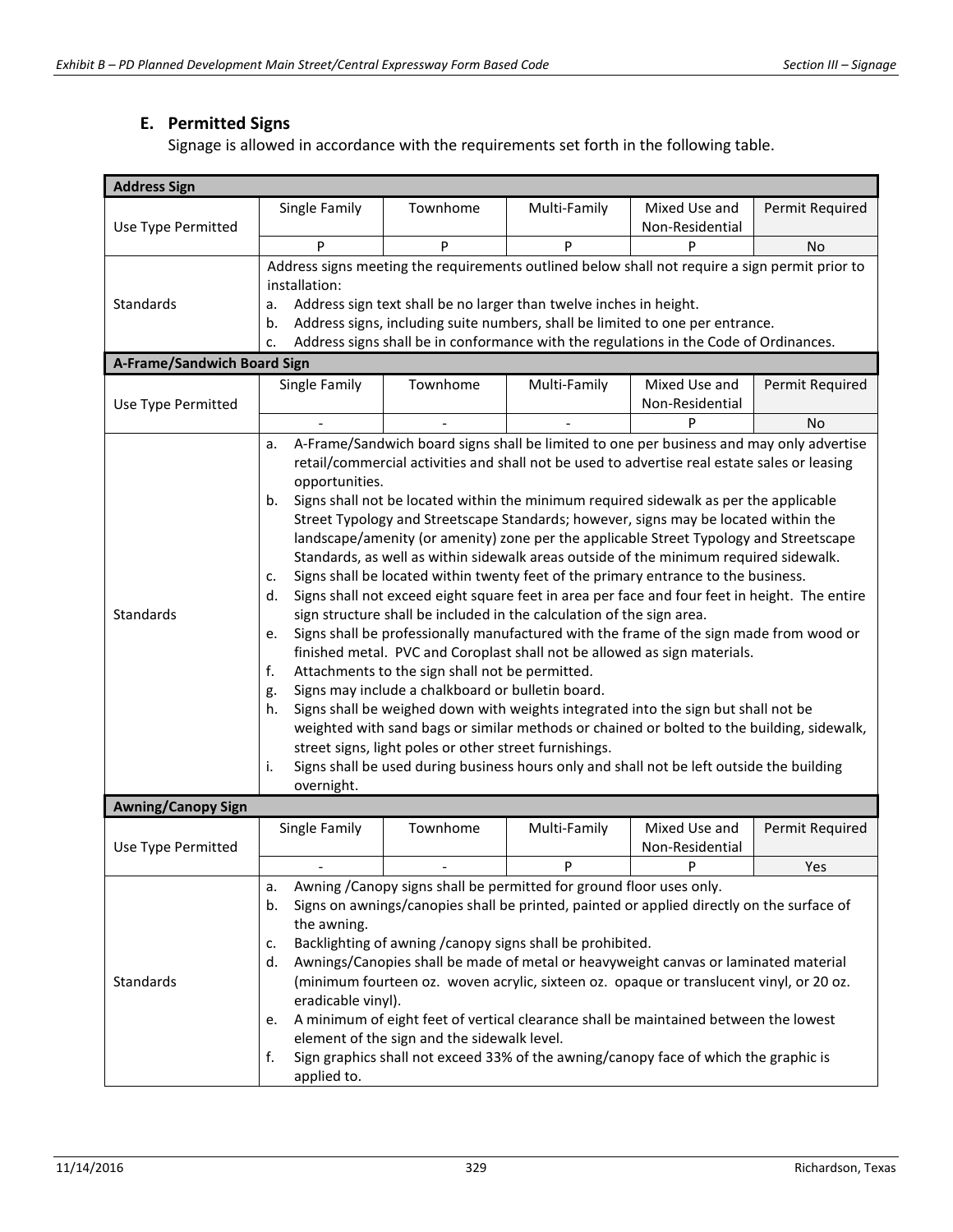| <b>Building Blade Sign</b>          |                                                                                                                                               |                                                                                                                                        |                                                   |                                                                                              |                                  |                 |  |  |
|-------------------------------------|-----------------------------------------------------------------------------------------------------------------------------------------------|----------------------------------------------------------------------------------------------------------------------------------------|---------------------------------------------------|----------------------------------------------------------------------------------------------|----------------------------------|-----------------|--|--|
|                                     |                                                                                                                                               | Single Family                                                                                                                          | Townhome                                          | Multi-Family                                                                                 | Mixed Use and                    | Permit Required |  |  |
| Use Type Permitted                  |                                                                                                                                               |                                                                                                                                        |                                                   |                                                                                              | Non-Residential                  |                 |  |  |
|                                     |                                                                                                                                               | $\overline{\phantom{a}}$                                                                                                               |                                                   | P                                                                                            | P                                | Yes             |  |  |
|                                     | a.                                                                                                                                            |                                                                                                                                        |                                                   | Maximum of one building blade sign shall be allowed per building.                            |                                  |                 |  |  |
|                                     | b.                                                                                                                                            |                                                                                                                                        |                                                   | The sign may be attached to the building at the corner or along any street frontage above    |                                  |                 |  |  |
|                                     |                                                                                                                                               | the first floor façade.                                                                                                                |                                                   |                                                                                              |                                  |                 |  |  |
|                                     | c.                                                                                                                                            | The sign may encroach into the Build-To Zone but shall not overhang the minimum                                                        |                                                   |                                                                                              |                                  |                 |  |  |
|                                     |                                                                                                                                               | required sidewalk, landscape/amenity (or amenity) zone, or any parking or travel lane, per                                             |                                                   |                                                                                              |                                  |                 |  |  |
| Standards                           |                                                                                                                                               | the applicable Street Typology and Streetscape Standards.                                                                              |                                                   |                                                                                              |                                  |                 |  |  |
|                                     | d.                                                                                                                                            |                                                                                                                                        |                                                   | The maximum area of the sign shall be thirty square feet per face.                           |                                  |                 |  |  |
|                                     | e.                                                                                                                                            |                                                                                                                                        |                                                   | A minimum of eight feet of vertical clearance shall be maintained between the lowest         |                                  |                 |  |  |
|                                     |                                                                                                                                               |                                                                                                                                        | element of the sign and the sidewalk level.       |                                                                                              |                                  |                 |  |  |
|                                     | f.                                                                                                                                            |                                                                                                                                        |                                                   | The top of the sign may extend above the principal building's roof line a maximum            |                                  |                 |  |  |
|                                     |                                                                                                                                               |                                                                                                                                        | distance equal to 25% of the height of the sign.  |                                                                                              |                                  |                 |  |  |
| <b>Building Directory Sign</b>      |                                                                                                                                               |                                                                                                                                        |                                                   |                                                                                              |                                  |                 |  |  |
|                                     |                                                                                                                                               | Single Family                                                                                                                          | Townhome                                          | Multi-Family                                                                                 | Mixed Use and                    | Permit Required |  |  |
| Use Type Permitted                  |                                                                                                                                               |                                                                                                                                        |                                                   |                                                                                              | Non-Residential                  |                 |  |  |
|                                     |                                                                                                                                               |                                                                                                                                        |                                                   | P                                                                                            | P                                | No              |  |  |
|                                     | a.                                                                                                                                            |                                                                                                                                        |                                                   | Exterior building directory signs shall be allowed on multi-tenant buildings where there are |                                  |                 |  |  |
|                                     |                                                                                                                                               | two or more tenants without direct outside access to a public street. One exterior                                                     |                                                   |                                                                                              |                                  |                 |  |  |
|                                     |                                                                                                                                               | directory sign per entrance shall be permitted.                                                                                        |                                                   |                                                                                              |                                  |                 |  |  |
|                                     | b.                                                                                                                                            | The exterior directory sign shall include only building information (name, address and                                                 |                                                   |                                                                                              |                                  |                 |  |  |
|                                     |                                                                                                                                               | logo) and building tenant information (name and suite). The sign shall not contain                                                     |                                                   |                                                                                              |                                  |                 |  |  |
| Standards                           |                                                                                                                                               | advertising.                                                                                                                           |                                                   |                                                                                              |                                  |                 |  |  |
|                                     | c.                                                                                                                                            | Text size is limited to three inches for building name and logo, and one inch for all other                                            |                                                   |                                                                                              |                                  |                 |  |  |
|                                     |                                                                                                                                               | information. All tenant information should utilize a single text font.                                                                 |                                                   |                                                                                              |                                  |                 |  |  |
|                                     |                                                                                                                                               | d.<br>Building directory signs may be illuminated.                                                                                     |                                                   |                                                                                              |                                  |                 |  |  |
|                                     |                                                                                                                                               | The sign shall project a maximum of four inches from the wall to which it is attached.<br>e.                                           |                                                   |                                                                                              |                                  |                 |  |  |
|                                     | g.                                                                                                                                            | f.<br>A building directory sign shall not extend above the parapet, eave or building façade.<br>Maximum size shall be ten square feet. |                                                   |                                                                                              |                                  |                 |  |  |
| <b>Building Identification Sign</b> |                                                                                                                                               |                                                                                                                                        |                                                   |                                                                                              |                                  |                 |  |  |
|                                     |                                                                                                                                               |                                                                                                                                        |                                                   |                                                                                              |                                  |                 |  |  |
|                                     |                                                                                                                                               | Single Family                                                                                                                          | Townhome                                          | Multi-Family                                                                                 | Mixed Use and<br>Non-Residential | Permit Required |  |  |
| Use Type Permitted                  |                                                                                                                                               |                                                                                                                                        |                                                   | P                                                                                            | P                                | Yes             |  |  |
|                                     | a.                                                                                                                                            |                                                                                                                                        |                                                   |                                                                                              |                                  |                 |  |  |
| <b>Standards</b>                    | Building identification signs shall be limited to one per building face.<br>Each sign must be twelve feet or more above sidewalk level.<br>b. |                                                                                                                                        |                                                   |                                                                                              |                                  |                 |  |  |
|                                     | Applied letters shall be constructed of painted cast metal, bronze, brass, or anodized<br>c.                                                  |                                                                                                                                        |                                                   |                                                                                              |                                  |                 |  |  |
|                                     |                                                                                                                                               |                                                                                                                                        | aluminum. Applied plastic letters are prohibited. |                                                                                              |                                  |                 |  |  |
|                                     | d.                                                                                                                                            |                                                                                                                                        |                                                   | A Minor Modification may be requested to allow individual letters and/or a logo on a         |                                  |                 |  |  |
|                                     | building identification sign to be internally lit, subject to conformance with other                                                          |                                                                                                                                        |                                                   |                                                                                              |                                  |                 |  |  |
|                                     | applicable codes.                                                                                                                             |                                                                                                                                        |                                                   |                                                                                              |                                  |                 |  |  |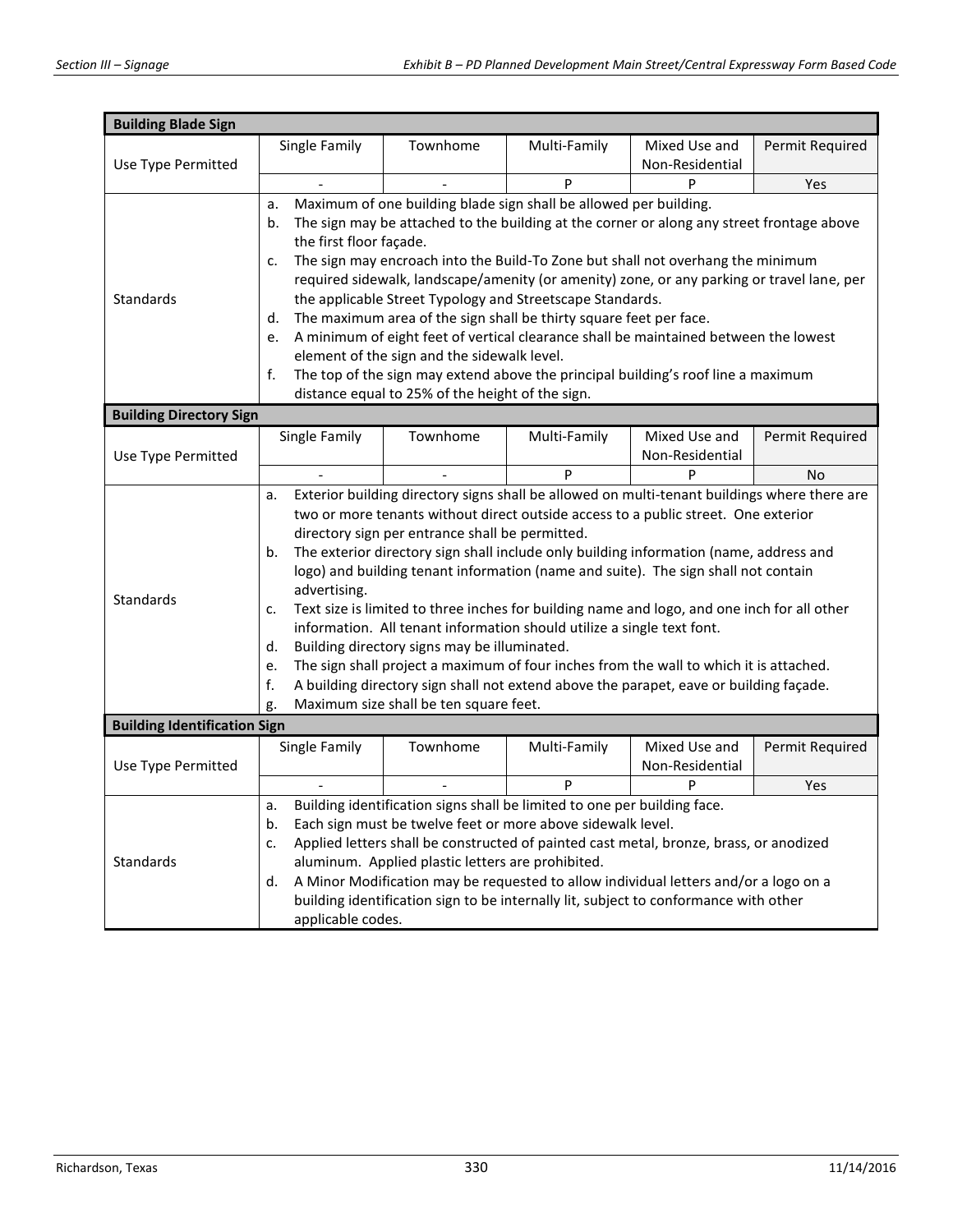| <b>Bulletin Board Sign</b>    |                                                                                                                                                                                           |                                                      |                                                                                                |                 |                 |  |
|-------------------------------|-------------------------------------------------------------------------------------------------------------------------------------------------------------------------------------------|------------------------------------------------------|------------------------------------------------------------------------------------------------|-----------------|-----------------|--|
|                               | Single Family                                                                                                                                                                             | Townhome                                             | Multi-Family                                                                                   | Mixed Use and   | Permit Required |  |
| Use Type Permitted            |                                                                                                                                                                                           |                                                      |                                                                                                | Non-Residential |                 |  |
|                               |                                                                                                                                                                                           |                                                      |                                                                                                | P               | Yes             |  |
|                               | a.                                                                                                                                                                                        |                                                      | Bulletin board signs are signs which may include restaurant menus, community notices,          |                 |                 |  |
|                               |                                                                                                                                                                                           | real estate offerings and or other notices.          |                                                                                                |                 |                 |  |
|                               | b.                                                                                                                                                                                        |                                                      | Signs must be contained within a display case, have a glass cover and be constructed only      |                 |                 |  |
|                               |                                                                                                                                                                                           |                                                      | of materials that are noncombustible or slow-burning in the case of plastic inserts and        |                 |                 |  |
|                               |                                                                                                                                                                                           | faces, except as noted herein.                       |                                                                                                |                 |                 |  |
|                               | c.                                                                                                                                                                                        |                                                      | Combustible materials may be used, providing the sign is attached to a wall with a             |                 |                 |  |
|                               |                                                                                                                                                                                           | minimum two-hour fire resistive rating.              |                                                                                                |                 |                 |  |
| Standards                     | d.                                                                                                                                                                                        |                                                      | Bulletin board signs placed on heavy wood construction may be of combustible materials,        |                 |                 |  |
|                               |                                                                                                                                                                                           | but in no case shall they be internally illuminated. |                                                                                                |                 |                 |  |
|                               | e.                                                                                                                                                                                        |                                                      | A bulletin board sign shall be designed, constructed and attached so as to withstand a         |                 |                 |  |
|                               |                                                                                                                                                                                           |                                                      | wind pressure of not less than 30 pounds per square foot.                                      |                 |                 |  |
|                               | f.                                                                                                                                                                                        |                                                      | The display case shall be attached to the building wall next to the main entrance, and the     |                 |                 |  |
|                               |                                                                                                                                                                                           |                                                      | display case shall not extend above the height of the main entrance doorway; the display       |                 |                 |  |
|                               | case may be lighted.                                                                                                                                                                      |                                                      |                                                                                                |                 |                 |  |
| <b>Directional Sign</b>       | g.                                                                                                                                                                                        |                                                      | The total area of the sign shall not exceed ten square feet.                                   |                 |                 |  |
|                               | Single Family                                                                                                                                                                             | Townhome                                             | Multi-Family                                                                                   | Mixed Use and   | Permit Required |  |
| Use Type Permitted            |                                                                                                                                                                                           |                                                      |                                                                                                | Non-Residential |                 |  |
|                               |                                                                                                                                                                                           |                                                      | P                                                                                              |                 | Yes             |  |
|                               | a.                                                                                                                                                                                        |                                                      |                                                                                                |                 |                 |  |
|                               | Signs shall be limited to maximum four feet in height and eight square feet in area.<br>Submission to the City Manager shall include, but not be limited to, a site drawing showing<br>b. |                                                      |                                                                                                |                 |                 |  |
| Standards                     | the location of the proposed sign(s), a dimensional drawing showing size and content, a                                                                                                   |                                                      |                                                                                                |                 |                 |  |
|                               | designation of the material or materials to be used, and the proposed method of erection.                                                                                                 |                                                      |                                                                                                |                 |                 |  |
| <b>District Identity Sign</b> |                                                                                                                                                                                           |                                                      |                                                                                                |                 |                 |  |
|                               | Single Family                                                                                                                                                                             | Townhome                                             | Multi-Family                                                                                   | Mixed Use and   | Permit Required |  |
| Use Type Permitted            |                                                                                                                                                                                           |                                                      |                                                                                                | Non-Residential |                 |  |
|                               |                                                                                                                                                                                           |                                                      |                                                                                                |                 | Yes             |  |
|                               | District identity signs shall display the name and/or symbol for a district or neighborhood.<br>a.                                                                                        |                                                      |                                                                                                |                 |                 |  |
|                               | b.                                                                                                                                                                                        |                                                      | District identity signs shall be mounted on a wall or be a monument sign, and shall follow     |                 |                 |  |
|                               |                                                                                                                                                                                           |                                                      | the requirements for wall signs and monument signs as provided herein the Code.                |                 |                 |  |
|                               | c.                                                                                                                                                                                        |                                                      | District identity signs shall also be pole banner signs, as allowed in accordance with Section |                 |                 |  |
|                               | 18-96(22) of Chapter 18. Sign Regulations of the Code of Ordinances, as amended or its                                                                                                    |                                                      |                                                                                                |                 |                 |  |
|                               | successors, except that pole banners may also be allowed on light poles within the street                                                                                                 |                                                      |                                                                                                |                 |                 |  |
|                               | right-of-way subject to the requirements allowed herein the Code for district identity signs                                                                                              |                                                      |                                                                                                |                 |                 |  |
|                               |                                                                                                                                                                                           |                                                      | located within street right-of-way. District identity signs may be located within a street     |                 |                 |  |
|                               | right-of-way, including within a median, as long as the sign does not restrict visibility.                                                                                                |                                                      |                                                                                                |                 |                 |  |
| Standards                     | If located within the street right-of-way, approval of the City Manager or designee shall be<br>d.                                                                                        |                                                      |                                                                                                |                 |                 |  |
|                               | required in addition to any other approvals and the application for approval shall include,                                                                                               |                                                      |                                                                                                |                 |                 |  |
|                               | but not be limited to, a site drawing showing the location of the proposed sign(s), a                                                                                                     |                                                      |                                                                                                |                 |                 |  |
|                               | dimensional drawing showing size and content, a designation of the material or materials<br>to be used, and the proposed method of erection.                                              |                                                      |                                                                                                |                 |                 |  |
|                               |                                                                                                                                                                                           |                                                      | District identity signs shall be securely anchored and may not be located in the minimum       |                 |                 |  |
|                               | e.                                                                                                                                                                                        |                                                      | required sidewalk per the applicable Street Typology and Streetscape Standards.                |                 |                 |  |
|                               | f.                                                                                                                                                                                        |                                                      |                                                                                                |                 |                 |  |
|                               | A Minor Modification may be requested to allow for the standard sign setback from a<br>property line as required by Chapter 18. Signs of the Code of Ordinances, as amended or            |                                                      |                                                                                                |                 |                 |  |
|                               |                                                                                                                                                                                           |                                                      | its successors, to be reduced in order to respond to site conditions.                          |                 |                 |  |
|                               |                                                                                                                                                                                           |                                                      |                                                                                                |                 |                 |  |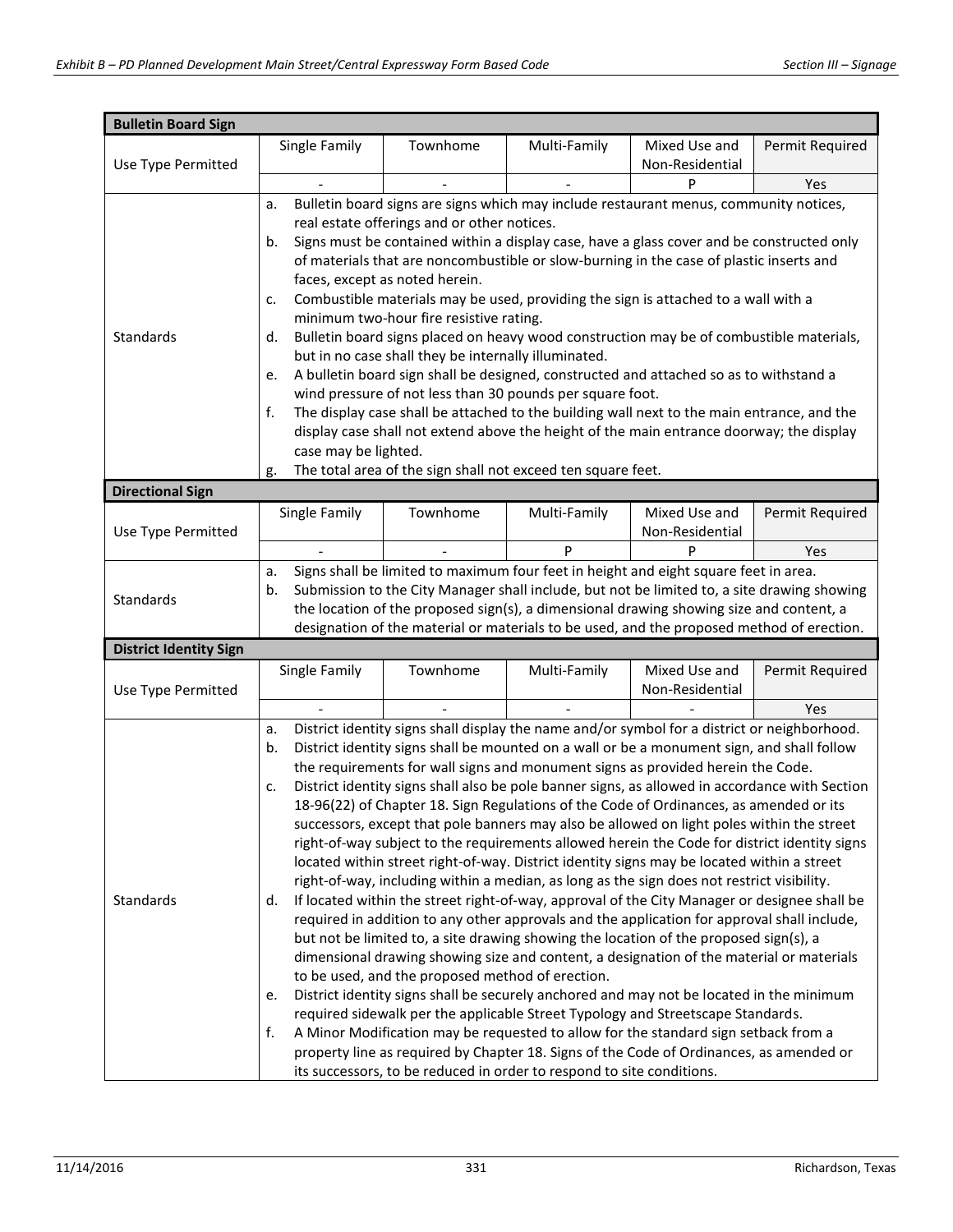| <b>Electronic Messaging (Digital) Sign</b>                |                                                                                                                                                   |          |                                                                    |                                                                                                                                                                                            |                 |  |  |
|-----------------------------------------------------------|---------------------------------------------------------------------------------------------------------------------------------------------------|----------|--------------------------------------------------------------------|--------------------------------------------------------------------------------------------------------------------------------------------------------------------------------------------|-----------------|--|--|
|                                                           | Single Family                                                                                                                                     | Townhome | Multi-Family                                                       | Mixed Use and                                                                                                                                                                              | Permit Required |  |  |
| Use Type Permitted                                        |                                                                                                                                                   |          |                                                                    | Non-Residential                                                                                                                                                                            |                 |  |  |
|                                                           |                                                                                                                                                   |          |                                                                    | P                                                                                                                                                                                          | Yes             |  |  |
|                                                           |                                                                                                                                                   |          |                                                                    | a. Electronic messaging (digital) signs shall be limited to monument signs and pole signs only,                                                                                            |                 |  |  |
|                                                           |                                                                                                                                                   |          |                                                                    | and shall be provided in accordance with the requirements for monument signs and pole                                                                                                      |                 |  |  |
|                                                           | signs provided herein the Code.                                                                                                                   |          |                                                                    |                                                                                                                                                                                            |                 |  |  |
|                                                           |                                                                                                                                                   |          |                                                                    | b. 100% of total allowable sign area, or only up to 50% of the total allowable sign area if mixed                                                                                          |                 |  |  |
| <b>Standards</b>                                          |                                                                                                                                                   |          |                                                                    | with a non-electronic messaging element, shall be allowed for electronic messaging (digital)                                                                                               |                 |  |  |
|                                                           | signs.                                                                                                                                            |          |                                                                    |                                                                                                                                                                                            |                 |  |  |
|                                                           |                                                                                                                                                   |          |                                                                    | c. Electronic messaging (digital) signs shall comply with Section 18-96(8) of Chapter 18. Sign<br>Regulations of the City's Code of Ordinances, as amended or its successors, except where |                 |  |  |
|                                                           | specified herein the Code.                                                                                                                        |          |                                                                    |                                                                                                                                                                                            |                 |  |  |
| Flag, Corporate and Logo                                  |                                                                                                                                                   |          |                                                                    |                                                                                                                                                                                            |                 |  |  |
|                                                           | Single Family                                                                                                                                     | Townhome |                                                                    | Mixed Use and                                                                                                                                                                              |                 |  |  |
| Use Type Permitted                                        |                                                                                                                                                   |          | Multi-Family                                                       | Non-Residential                                                                                                                                                                            | Permit Required |  |  |
|                                                           |                                                                                                                                                   |          | P                                                                  | P                                                                                                                                                                                          | No              |  |  |
|                                                           | a.                                                                                                                                                |          |                                                                    |                                                                                                                                                                                            |                 |  |  |
|                                                           | Corporate and logo flags shall be limited to one per site when accompanied by a U.S.<br>and/or state flag of equal size or larger.                |          |                                                                    |                                                                                                                                                                                            |                 |  |  |
|                                                           | Corporate and logo flags on non-residential, multi-family, and mixed use sites shall not<br>b.                                                    |          |                                                                    |                                                                                                                                                                                            |                 |  |  |
| <b>Standards</b>                                          | exceed forty square feet for sites of less than one acre, sixty square feet for sites of more                                                     |          |                                                                    |                                                                                                                                                                                            |                 |  |  |
|                                                           | than one acre but less than five acres, and ninety-six square feet for sites of five or more                                                      |          |                                                                    |                                                                                                                                                                                            |                 |  |  |
|                                                           | acres.                                                                                                                                            |          |                                                                    |                                                                                                                                                                                            |                 |  |  |
| <b>Marquee Sign</b>                                       |                                                                                                                                                   |          |                                                                    |                                                                                                                                                                                            |                 |  |  |
|                                                           | Single Family                                                                                                                                     | Townhome | Multi-Family                                                       | Mixed Use and                                                                                                                                                                              | Permit Required |  |  |
| Use Type Permitted                                        |                                                                                                                                                   |          |                                                                    | Non-Residential                                                                                                                                                                            |                 |  |  |
|                                                           |                                                                                                                                                   |          |                                                                    | P                                                                                                                                                                                          | Yes             |  |  |
|                                                           | A maximum of one marquee sign shall be permitted for theaters, auditoriums and other<br>a.                                                        |          |                                                                    |                                                                                                                                                                                            |                 |  |  |
|                                                           |                                                                                                                                                   |          | public gathering venues accommodating one-hundred persons or more. |                                                                                                                                                                                            |                 |  |  |
|                                                           | The area of the sign shall be limited to one-hundred sq. ft. and may include changeable<br>b.                                                     |          |                                                                    |                                                                                                                                                                                            |                 |  |  |
| Standards                                                 | copy (electronic and non-electronic).                                                                                                             |          |                                                                    |                                                                                                                                                                                            |                 |  |  |
|                                                           | A marquee sign must be attached to the building and may extend over the minimum<br>c.                                                             |          |                                                                    |                                                                                                                                                                                            |                 |  |  |
|                                                           | required sidewalk but must not encroach into the landscape/amenity zone, and the sign                                                             |          |                                                                    |                                                                                                                                                                                            |                 |  |  |
|                                                           | shall maintain a minimum eight foot clearance between the lowest element of the sign                                                              |          |                                                                    |                                                                                                                                                                                            |                 |  |  |
| and the sidewalk level.<br><b>Memorial Sign or Tablet</b> |                                                                                                                                                   |          |                                                                    |                                                                                                                                                                                            |                 |  |  |
|                                                           | Single Family                                                                                                                                     | Townhome | Multi-Family                                                       | Mixed Use and                                                                                                                                                                              | Permit Required |  |  |
| Use Type Permitted                                        |                                                                                                                                                   |          |                                                                    | Non-Residential                                                                                                                                                                            |                 |  |  |
|                                                           | P                                                                                                                                                 | P        | P                                                                  | P                                                                                                                                                                                          | No              |  |  |
|                                                           | a.                                                                                                                                                |          |                                                                    |                                                                                                                                                                                            |                 |  |  |
|                                                           | Memorial signs may be constructed of bronze or other noncombustible materials attached<br>to the building or may be cut into any masonry surface. |          |                                                                    |                                                                                                                                                                                            |                 |  |  |
| Standards                                                 | Memorial signs shall not exceed four square feet in area, with one sign permitted for each<br>b.                                                  |          |                                                                    |                                                                                                                                                                                            |                 |  |  |
|                                                           | building wall facing a street.                                                                                                                    |          |                                                                    |                                                                                                                                                                                            |                 |  |  |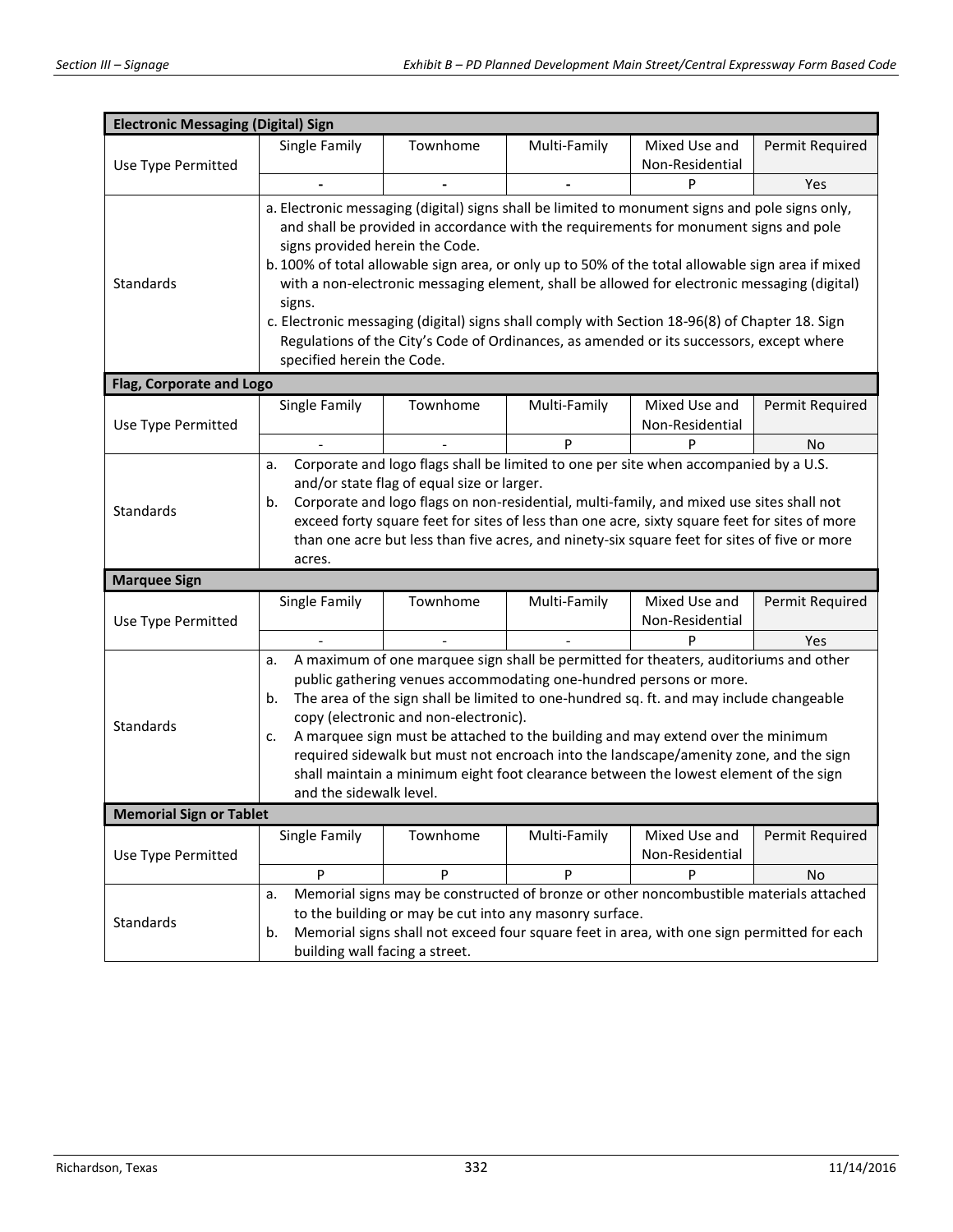| <b>Monument Sign</b>             |                                                                                                                                                                                                                                                                                                                                                                                                                                                                                                                                                                                                                                                                                                                                                                                                                                                                                                                                                                                                                                                                                                                                                                                                                                                                                                                                                                                                                                                                                                                                                                                                                                                                                                                                                                                                                                                                                                                                                                                                                                                                                                               |          |              |                                  |                 |  |  |
|----------------------------------|---------------------------------------------------------------------------------------------------------------------------------------------------------------------------------------------------------------------------------------------------------------------------------------------------------------------------------------------------------------------------------------------------------------------------------------------------------------------------------------------------------------------------------------------------------------------------------------------------------------------------------------------------------------------------------------------------------------------------------------------------------------------------------------------------------------------------------------------------------------------------------------------------------------------------------------------------------------------------------------------------------------------------------------------------------------------------------------------------------------------------------------------------------------------------------------------------------------------------------------------------------------------------------------------------------------------------------------------------------------------------------------------------------------------------------------------------------------------------------------------------------------------------------------------------------------------------------------------------------------------------------------------------------------------------------------------------------------------------------------------------------------------------------------------------------------------------------------------------------------------------------------------------------------------------------------------------------------------------------------------------------------------------------------------------------------------------------------------------------------|----------|--------------|----------------------------------|-----------------|--|--|
| Use Type Permitted               | Single Family                                                                                                                                                                                                                                                                                                                                                                                                                                                                                                                                                                                                                                                                                                                                                                                                                                                                                                                                                                                                                                                                                                                                                                                                                                                                                                                                                                                                                                                                                                                                                                                                                                                                                                                                                                                                                                                                                                                                                                                                                                                                                                 | Townhome | Multi-Family | Mixed Use and<br>Non-Residential | Permit Required |  |  |
|                                  |                                                                                                                                                                                                                                                                                                                                                                                                                                                                                                                                                                                                                                                                                                                                                                                                                                                                                                                                                                                                                                                                                                                                                                                                                                                                                                                                                                                                                                                                                                                                                                                                                                                                                                                                                                                                                                                                                                                                                                                                                                                                                                               |          | P            | P                                |                 |  |  |
| Standards                        | Yes<br>Monument signs shall be limited to an area of thirty-five square feet per sign face.<br>a.<br>Monument signs must be located from adjoining platted property lines per Chapter 18.<br>b.<br>Signs of the Code of Ordinances, as amended or its successors. However, a Minor<br>Modification may be requested to allow for the standard sign setback from a property line<br>as required by Chapter 18. Signs of the Code of Ordinances, as amended or its successors,<br>to be reduced in order to respond to site conditions.<br>Monument signs may be located within the required Build-To Zone.<br>c.<br>No monument sign shall obstruct the vision of traffic on public streets or be constructed so<br>d.<br>as to interfere with sight lines at elevations between two and one-half feet and eight feet<br>above the top of the adjacent roadway curb within a triangular area formed by the<br>intersection of adjacent curb lines from a point on each curb line twenty feet from the<br>intersection.<br>Monument signs shall be designed and constructed to withstand a wind pressure of not<br>e.<br>less than thirty pounds per square foot of area, and shall be constructed to receive dead<br>load as required in the Richardson Building Code.<br>All monument signs shall be placed on a concrete base or footing. Monument signs shall<br>f.<br>include materials selected from the exterior building materials used on the principal<br>building on the site.<br>Applied letters and logos shall be constructed of painted cast metal, brass, bronze or<br>g.<br>anodized aluminum. Applied plastic letters are prohibited.<br>A Minor Modification may be requested to allow for individual letters and/or a logo on a<br>h.<br>monument sign to be illuminated, in conformance with other applicable codes.<br>A maximum of one monument sign shall be allowed per lot street frontage.<br>i.<br>j.<br>Monument Signs shall be limited to a maximum of eight feet in height (inclusive of the<br>monument sign structure including the concrete base and/or footage above grade). |          |              |                                  |                 |  |  |
| <b>Mural</b>                     |                                                                                                                                                                                                                                                                                                                                                                                                                                                                                                                                                                                                                                                                                                                                                                                                                                                                                                                                                                                                                                                                                                                                                                                                                                                                                                                                                                                                                                                                                                                                                                                                                                                                                                                                                                                                                                                                                                                                                                                                                                                                                                               |          |              |                                  |                 |  |  |
| Use Type Permitted               | Single Family                                                                                                                                                                                                                                                                                                                                                                                                                                                                                                                                                                                                                                                                                                                                                                                                                                                                                                                                                                                                                                                                                                                                                                                                                                                                                                                                                                                                                                                                                                                                                                                                                                                                                                                                                                                                                                                                                                                                                                                                                                                                                                 | Townhome | Multi-Family | Mixed Use and<br>Non-Residential | Permit Required |  |  |
|                                  |                                                                                                                                                                                                                                                                                                                                                                                                                                                                                                                                                                                                                                                                                                                                                                                                                                                                                                                                                                                                                                                                                                                                                                                                                                                                                                                                                                                                                                                                                                                                                                                                                                                                                                                                                                                                                                                                                                                                                                                                                                                                                                               |          |              | P                                | No              |  |  |
| Standards                        | Murals shall be reviewed and approved by the City Manager or designee for compliance<br>a.<br>with the definition of a mural.<br>Murals shall be exempt from the requirements specified in III.B.2.b.i. and III.B.2.b.ii. of this<br>b.<br>Subsection.                                                                                                                                                                                                                                                                                                                                                                                                                                                                                                                                                                                                                                                                                                                                                                                                                                                                                                                                                                                                                                                                                                                                                                                                                                                                                                                                                                                                                                                                                                                                                                                                                                                                                                                                                                                                                                                        |          |              |                                  |                 |  |  |
| <b>Name Plate</b>                |                                                                                                                                                                                                                                                                                                                                                                                                                                                                                                                                                                                                                                                                                                                                                                                                                                                                                                                                                                                                                                                                                                                                                                                                                                                                                                                                                                                                                                                                                                                                                                                                                                                                                                                                                                                                                                                                                                                                                                                                                                                                                                               |          |              |                                  |                 |  |  |
| Use Type Permitted               | Single Family                                                                                                                                                                                                                                                                                                                                                                                                                                                                                                                                                                                                                                                                                                                                                                                                                                                                                                                                                                                                                                                                                                                                                                                                                                                                                                                                                                                                                                                                                                                                                                                                                                                                                                                                                                                                                                                                                                                                                                                                                                                                                                 | Townhome | Multi-Family | Mixed Use and<br>Non-Residential | Permit Required |  |  |
|                                  | P                                                                                                                                                                                                                                                                                                                                                                                                                                                                                                                                                                                                                                                                                                                                                                                                                                                                                                                                                                                                                                                                                                                                                                                                                                                                                                                                                                                                                                                                                                                                                                                                                                                                                                                                                                                                                                                                                                                                                                                                                                                                                                             | P        | P            | P                                | No              |  |  |
| Standards                        | Nameplate signs shall not exceed one square foot in area, with one sign permitted for<br>a.<br>each residential unit.                                                                                                                                                                                                                                                                                                                                                                                                                                                                                                                                                                                                                                                                                                                                                                                                                                                                                                                                                                                                                                                                                                                                                                                                                                                                                                                                                                                                                                                                                                                                                                                                                                                                                                                                                                                                                                                                                                                                                                                         |          |              |                                  |                 |  |  |
| <b>Political Sign, Temporary</b> |                                                                                                                                                                                                                                                                                                                                                                                                                                                                                                                                                                                                                                                                                                                                                                                                                                                                                                                                                                                                                                                                                                                                                                                                                                                                                                                                                                                                                                                                                                                                                                                                                                                                                                                                                                                                                                                                                                                                                                                                                                                                                                               |          |              |                                  |                 |  |  |
| Use Type Permitted               | Single Family                                                                                                                                                                                                                                                                                                                                                                                                                                                                                                                                                                                                                                                                                                                                                                                                                                                                                                                                                                                                                                                                                                                                                                                                                                                                                                                                                                                                                                                                                                                                                                                                                                                                                                                                                                                                                                                                                                                                                                                                                                                                                                 | Townhome | Multi-Family | Mixed Use and<br>Non-Residential | Permit Required |  |  |
|                                  | P                                                                                                                                                                                                                                                                                                                                                                                                                                                                                                                                                                                                                                                                                                                                                                                                                                                                                                                                                                                                                                                                                                                                                                                                                                                                                                                                                                                                                                                                                                                                                                                                                                                                                                                                                                                                                                                                                                                                                                                                                                                                                                             | P        | P            | P                                | No              |  |  |
| Standards                        | Temporary political signs shall be permitted as authorized under state law and the Code of<br>a.<br>Ordinances, as amended or its successors.                                                                                                                                                                                                                                                                                                                                                                                                                                                                                                                                                                                                                                                                                                                                                                                                                                                                                                                                                                                                                                                                                                                                                                                                                                                                                                                                                                                                                                                                                                                                                                                                                                                                                                                                                                                                                                                                                                                                                                 |          |              |                                  |                 |  |  |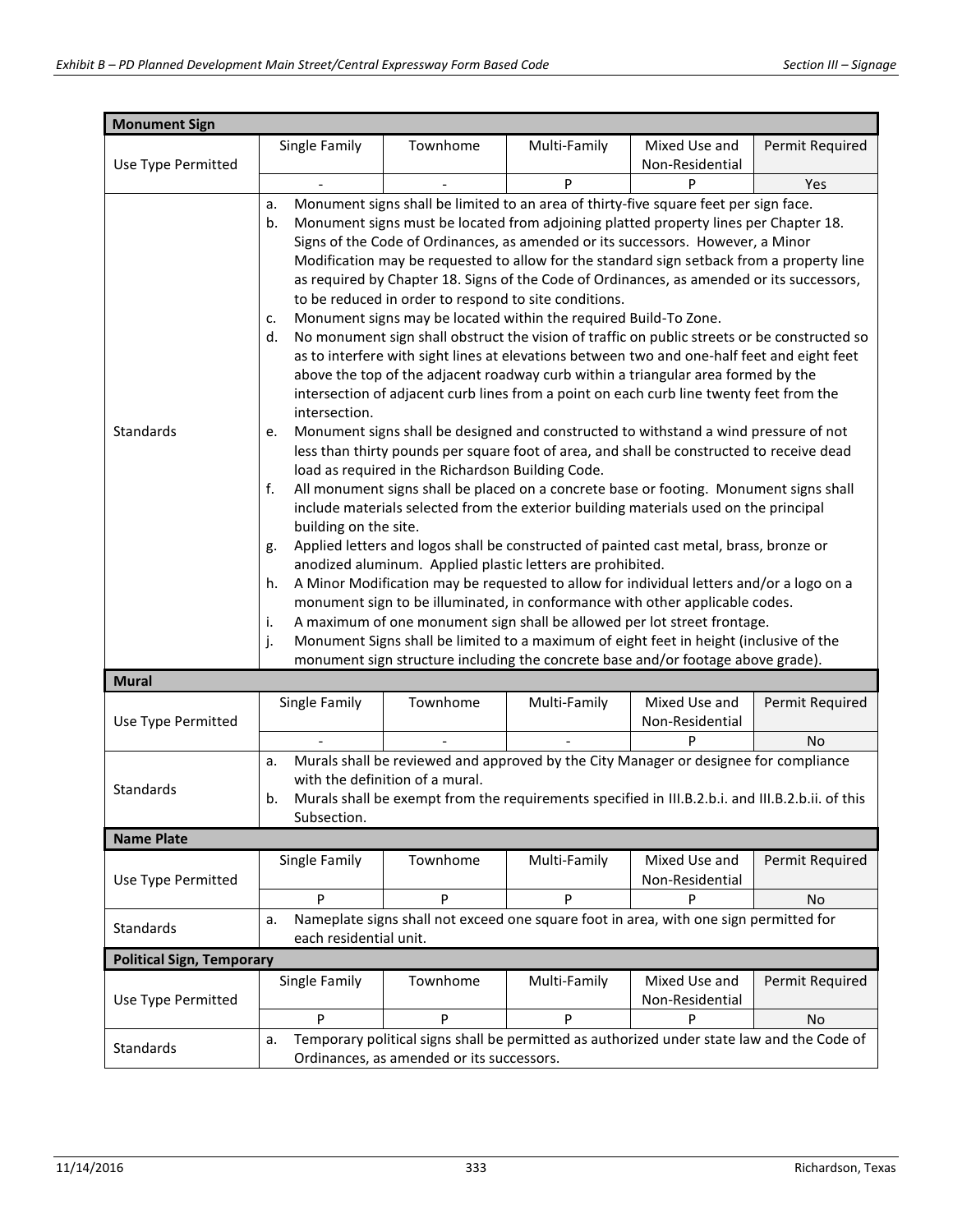| <b>Projecting and Hanging Sign</b> |                                                                                                                                                                                   |                                              |                                                                                                                                                                   |                 |                 |  |  |
|------------------------------------|-----------------------------------------------------------------------------------------------------------------------------------------------------------------------------------|----------------------------------------------|-------------------------------------------------------------------------------------------------------------------------------------------------------------------|-----------------|-----------------|--|--|
|                                    | Single Family                                                                                                                                                                     | Townhome                                     | Multi-Family                                                                                                                                                      | Mixed Use and   | Permit Required |  |  |
| Use Type Permitted                 |                                                                                                                                                                                   |                                              |                                                                                                                                                                   | Non-Residential |                 |  |  |
|                                    |                                                                                                                                                                                   |                                              | P                                                                                                                                                                 | P               | Yes             |  |  |
|                                    | a.                                                                                                                                                                                |                                              | Projecting signs shall be constructed only of materials that are noncombustible or slow-<br>burning in the case of plastic inserts and faces, except:             |                 |                 |  |  |
|                                    | i.                                                                                                                                                                                |                                              | Combustible materials may be used, provided the sign is attached to a wall with a                                                                                 |                 |                 |  |  |
|                                    |                                                                                                                                                                                   | minimum two-hour fire resistive rating.      |                                                                                                                                                                   |                 |                 |  |  |
|                                    | ii.                                                                                                                                                                               |                                              | Projecting signs placed on heavy wood construction may be of combustible materials,                                                                               |                 |                 |  |  |
|                                    |                                                                                                                                                                                   |                                              | but in no case shall they be internally illuminated.                                                                                                              |                 |                 |  |  |
|                                    | b.                                                                                                                                                                                |                                              | Projecting signs shall specifically include any sign oriented perpendicular to the building                                                                       |                 |                 |  |  |
|                                    |                                                                                                                                                                                   |                                              | façade, affixed to a projecting structure of a building and/or hung under an awning or the                                                                        |                 |                 |  |  |
| Standards                          |                                                                                                                                                                                   |                                              | soffit of an arcade; a Minor Modification may be requested to allow the sign to extend                                                                            |                 |                 |  |  |
|                                    | c.                                                                                                                                                                                |                                              | above the façade of the structure or building to which it is attached.<br>Sign shall be designed, constructed, and attached so as to withstand a wind pressure of |                 |                 |  |  |
|                                    |                                                                                                                                                                                   | not less than thirty pounds per square foot. |                                                                                                                                                                   |                 |                 |  |  |
|                                    | d.                                                                                                                                                                                |                                              | Projecting signs may project from the face of the building a maximum distance of four feet                                                                        |                 |                 |  |  |
|                                    |                                                                                                                                                                                   |                                              | and shall maintain a minimum clearance of eight feet between the lowest element of the                                                                            |                 |                 |  |  |
|                                    | sign and the sidewalk level, unless a landscape area or other feature is located below the                                                                                        |                                              |                                                                                                                                                                   |                 |                 |  |  |
|                                    | sign.                                                                                                                                                                             |                                              |                                                                                                                                                                   |                 |                 |  |  |
|                                    | e.                                                                                                                                                                                |                                              | A maximum of one projecting sign shall be allowed per ground floor occupancy per                                                                                  |                 |                 |  |  |
|                                    | building face.<br>f.                                                                                                                                                              |                                              | The area of the sign shall be limited to sixteen square feet per sign face.                                                                                       |                 |                 |  |  |
| <b>Promotional Sign, Temporary</b> |                                                                                                                                                                                   |                                              |                                                                                                                                                                   |                 |                 |  |  |
|                                    | Single Family                                                                                                                                                                     | Townhome                                     | Multi-Family                                                                                                                                                      | Mixed Use and   | Permit Required |  |  |
| Use Type Permitted                 |                                                                                                                                                                                   |                                              |                                                                                                                                                                   | Non-Residential |                 |  |  |
|                                    |                                                                                                                                                                                   |                                              | P                                                                                                                                                                 | P               | Yes             |  |  |
|                                    | Temporary promotional signs shall be submitted to the City Manager or designee for<br>a.                                                                                          |                                              |                                                                                                                                                                   |                 |                 |  |  |
|                                    |                                                                                                                                                                                   |                                              | approval and shall include, but not be limited to, a drawing or sketch showing the type,                                                                          |                 |                 |  |  |
|                                    |                                                                                                                                                                                   |                                              | size, height and location of the temporary promotional sign (including banners, flags and                                                                         |                 |                 |  |  |
|                                    |                                                                                                                                                                                   |                                              | pennants), along with a description of the means of attachment or support and the stated                                                                          |                 |                 |  |  |
|                                    | purpose of the promotion.                                                                                                                                                         |                                              |                                                                                                                                                                   |                 |                 |  |  |
|                                    | A promotion for a site, center, development or subdivision shall be considered separately<br>b.<br>from promotional signs for individual establishments within such site, center, |                                              |                                                                                                                                                                   |                 |                 |  |  |
|                                    | development or subdivision.                                                                                                                                                       |                                              |                                                                                                                                                                   |                 |                 |  |  |
|                                    | Specifically, temporary promotional signs shall include signs, banners, flags, balloons or<br>c.                                                                                  |                                              |                                                                                                                                                                   |                 |                 |  |  |
| Standards                          |                                                                                                                                                                                   |                                              | pennants (but excluding hot air balloon shaped and other inflatables) promoting a                                                                                 |                 |                 |  |  |
|                                    |                                                                                                                                                                                   |                                              | merchandise program, opening of a retail or commercial establishment or center, special                                                                           |                 |                 |  |  |
|                                    | program of a public institution or the opening of a single family subdivision or multifamily                                                                                      |                                              |                                                                                                                                                                   |                 |                 |  |  |
|                                    | development, providing that such sign shall have a maximum single use period of thirty<br>days for the initial permit for a new business and a thirty day permit thereafter.      |                                              |                                                                                                                                                                   |                 |                 |  |  |
|                                    | d.                                                                                                                                                                                |                                              | Such sign shall have a minimum period between permits of seven days and a maximum                                                                                 |                 |                 |  |  |
|                                    |                                                                                                                                                                                   |                                              | number of four permits per year. The use of balloons shall be restricted to the initial 30-                                                                       |                 |                 |  |  |
|                                    |                                                                                                                                                                                   |                                              |                                                                                                                                                                   |                 |                 |  |  |
|                                    | day permit. The size of a banner shall be limited to one square foot per lineal foot of lease<br>space frontage up to a maximum of two hundred square feet.                       |                                              |                                                                                                                                                                   |                 |                 |  |  |
|                                    | Freestanding temporary signs are limited to a maximum of four per site.<br>e.                                                                                                     |                                              |                                                                                                                                                                   |                 |                 |  |  |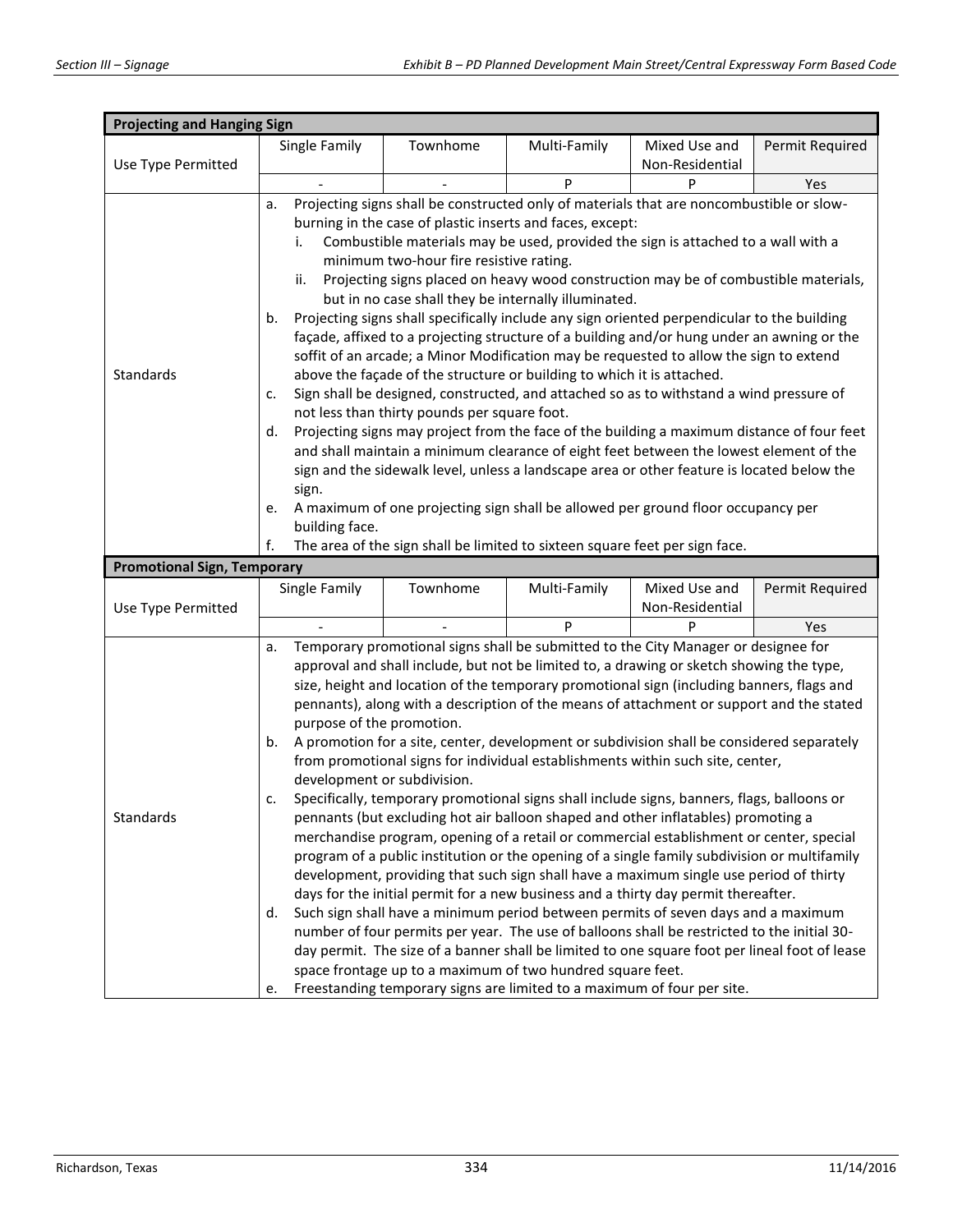| <b>Real Estate Sign</b>            |                                                                                                                                                       |                                               |                                                                             |                                                                                               |                 |  |  |
|------------------------------------|-------------------------------------------------------------------------------------------------------------------------------------------------------|-----------------------------------------------|-----------------------------------------------------------------------------|-----------------------------------------------------------------------------------------------|-----------------|--|--|
|                                    | Single Family                                                                                                                                         | Townhome                                      | Multi-Family                                                                | Mixed Use and                                                                                 | Permit Required |  |  |
| Use Type Permitted                 |                                                                                                                                                       |                                               |                                                                             | Non-Residential                                                                               |                 |  |  |
|                                    | P                                                                                                                                                     | P                                             | P                                                                           | P                                                                                             | No              |  |  |
|                                    | a.                                                                                                                                                    |                                               |                                                                             | For single family uses, real estate signs shall not exceed eight square feet in area and four |                 |  |  |
|                                    |                                                                                                                                                       |                                               |                                                                             | feet in height which advertise the sale, rental or lease of the premises upon which such      |                 |  |  |
|                                    |                                                                                                                                                       |                                               |                                                                             | signs are located. The number of such signs shall be limited to one per lot or                |                 |  |  |
|                                    |                                                                                                                                                       |                                               |                                                                             | development, except where such lot or development abuts more than one dedicated               |                 |  |  |
|                                    |                                                                                                                                                       |                                               | public street, one additional sign shall be allowed for each public street. |                                                                                               |                 |  |  |
|                                    | b.                                                                                                                                                    |                                               |                                                                             | For non-residential and multifamily uses, real estate signs shall not exceed twenty-four      |                 |  |  |
| Standards                          |                                                                                                                                                       |                                               |                                                                             | square feet in area and not exceed eight feet in height which advertise the sale, rental or   |                 |  |  |
|                                    |                                                                                                                                                       |                                               |                                                                             | lease of the premises upon which such signs are located. The number of such allowable         |                 |  |  |
|                                    |                                                                                                                                                       |                                               |                                                                             | signs shall be limited to one for lots having less than two hundred feet of street frontage.  |                 |  |  |
|                                    |                                                                                                                                                       |                                               |                                                                             | For lots having a minimum of two hundred feet or more of street frontage, two such signs      |                 |  |  |
|                                    |                                                                                                                                                       |                                               |                                                                             | shall be allowed plus one additional sign for each additional one hundred feet of street      |                 |  |  |
|                                    |                                                                                                                                                       |                                               |                                                                             | frontage. In no event may the number of such signs exceed four for a given lot. Such signs    |                 |  |  |
|                                    |                                                                                                                                                       |                                               | shall be removed upon issuance of any occupancy permit.                     |                                                                                               |                 |  |  |
| <b>Temporary Construction Sign</b> |                                                                                                                                                       |                                               |                                                                             |                                                                                               |                 |  |  |
|                                    | Single Family                                                                                                                                         | Townhome                                      | Multi-Family                                                                | Mixed Use and                                                                                 | Permit Required |  |  |
| Use Type Permitted                 |                                                                                                                                                       |                                               |                                                                             | Non-Residential                                                                               |                 |  |  |
|                                    | P                                                                                                                                                     | P                                             | P                                                                           | P                                                                                             | No              |  |  |
|                                    | a.                                                                                                                                                    |                                               |                                                                             | Temporary construction signs denoting the architect, engineer, contractor, subcontractor,     |                 |  |  |
|                                    |                                                                                                                                                       |                                               |                                                                             | and/or financier and temporary signs denoting the future location of a particular business,   |                 |  |  |
|                                    | retail center or institution shall be limited to one construction sign and one future location                                                        |                                               |                                                                             |                                                                                               |                 |  |  |
|                                    |                                                                                                                                                       |                                               |                                                                             | sign per street adjacent to the construction site or future location site. Each sign shall be |                 |  |  |
| Standards                          | limited to thirty-two square feet in area and shall not extend above fifteen feet in height                                                           |                                               |                                                                             |                                                                                               |                 |  |  |
|                                    | measured from ground level.                                                                                                                           |                                               |                                                                             |                                                                                               |                 |  |  |
|                                    | Such signs must be located on the premises where the construction or the location being<br>b.                                                         |                                               |                                                                             |                                                                                               |                 |  |  |
|                                    | advertised is or will be occurring and shall be removed upon issuance of the certificate of                                                           |                                               |                                                                             |                                                                                               |                 |  |  |
|                                    | occupancy.                                                                                                                                            |                                               |                                                                             |                                                                                               |                 |  |  |
| <b>Wall Sign</b>                   |                                                                                                                                                       |                                               |                                                                             |                                                                                               |                 |  |  |
|                                    | Single Family                                                                                                                                         | Townhome                                      | Multi-Family                                                                | Mixed Use and                                                                                 | Permit Required |  |  |
| Use Type Permitted                 |                                                                                                                                                       |                                               |                                                                             | Non-Residential                                                                               |                 |  |  |
|                                    |                                                                                                                                                       |                                               | P                                                                           | P                                                                                             | Yes             |  |  |
|                                    | a.                                                                                                                                                    |                                               |                                                                             | Wall signs shall be constructed only of materials that are noncombustible or slow-burning     |                 |  |  |
|                                    | in the case of plastic inserts and faces, except:                                                                                                     |                                               |                                                                             |                                                                                               |                 |  |  |
|                                    | Combustible materials may be used, providing the sign is attached to a wall with a<br>i.                                                              |                                               |                                                                             |                                                                                               |                 |  |  |
|                                    | minimum two-hour fire resistive rating.                                                                                                               |                                               |                                                                             |                                                                                               |                 |  |  |
| Standards                          | Wall signs placed on heavy wood construction may be of combustible materials, but in<br>ii.                                                           |                                               |                                                                             |                                                                                               |                 |  |  |
|                                    |                                                                                                                                                       | no case shall they be internally illuminated. |                                                                             |                                                                                               |                 |  |  |
|                                    | b.                                                                                                                                                    |                                               |                                                                             | A wall sign shall not extend above the façade of the structure or building to which it is     |                 |  |  |
|                                    |                                                                                                                                                       |                                               |                                                                             | attached. Such sign shall be designed, constructed and attached so as to withstand a wind     |                 |  |  |
|                                    | pressure of not less than thirty pounds per square foot.<br>Wall signs shall maintain a minimum three feet from the edge of the wall or from the edge |                                               |                                                                             |                                                                                               |                 |  |  |
|                                    | c.                                                                                                                                                    |                                               |                                                                             |                                                                                               |                 |  |  |
|                                    | of the individual tenant space (excluding Building Identification Signs or Directory Signs).                                                          |                                               |                                                                             |                                                                                               |                 |  |  |